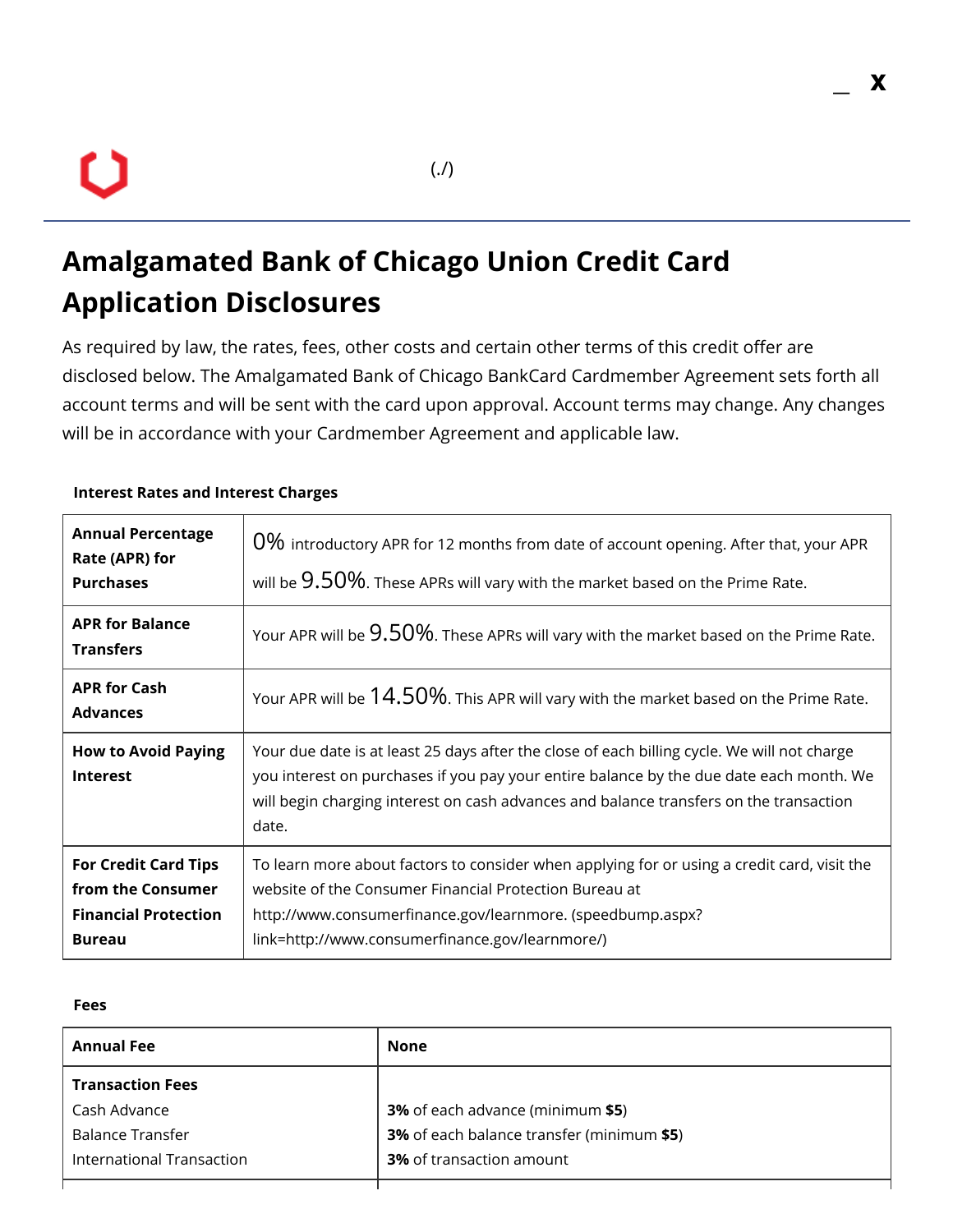| <b>Penalty Fees</b> |                   |
|---------------------|-------------------|
| Late Payment        | Up to \$35        |
| Returned Payment    | <b>Up to \$25</b> |

**How We Will Calculate Your Balance:** We use a method called "average daily balance (including new transactions)." See your account agreement for more details.

**NY Residents:** New York residents may contact the New York State Department of Financial Services to obtain a comparative listing of credit card rates, fees and grace periods by calling 1-800-342-3736, or on the web at www.dfs.ny.gov [\(speedbump.aspx?link=http://www.dfs.ny.gov/\)](https://www.aboc.com/speedbump.aspx?link=http://www.dfs.ny.gov/), or by contacting the Consumer Financial Protection Bureau at http://www.consumerfinance.gov (speedbump.aspx? link=http://www.consumerfinance.gov/).

**Loss of Introductory APR:** We may end your introductory APR and apply your standard APR if you make a late payment.

**Negative Credit Reporting:** We may report information about your account to credit bureaus. Late payments, missed payments, or other defaults on your account may be reflected in your credit report.

**CA Residents:** A married applicant may apply for a separate account.

**DE and MD Residents:** Service charges not in excess of those permitted by law will be charged on the outstanding balances from month to month.

**OH Residents:** The Ohio laws against discrimination require that all creditors make credit equally available to all credit worthy customers, and that credit reporting agencies maintain separate credit histories on each individual upon request. The Ohio civil rights commission administers compliance with this law.

**Married WI Residents**: No provision of a marital property agreement, a unilateral statement under section 766.59 or a court decree under section 766.70 adversely affects the interest of the creditor unless the creditor, prior to the time the credit is granted, is furnished a copy of the agreement, statement or decree or has actual knowledge of the adverse provision when the obligation to the creditor is incurred.

## **ABOC Rewards Programs**

**ABOC Rewards Points**. "ABOC Rewards Points" are the points you earn under ABOC Platinum Rewards and ABOC Rewards Program (Program). One dollar in net purchases is equal to one ABOC Rewards Point. Extra ABOC Rewards Points can be earned when shopping through our rewards website or from promotions we may offer from time to time.